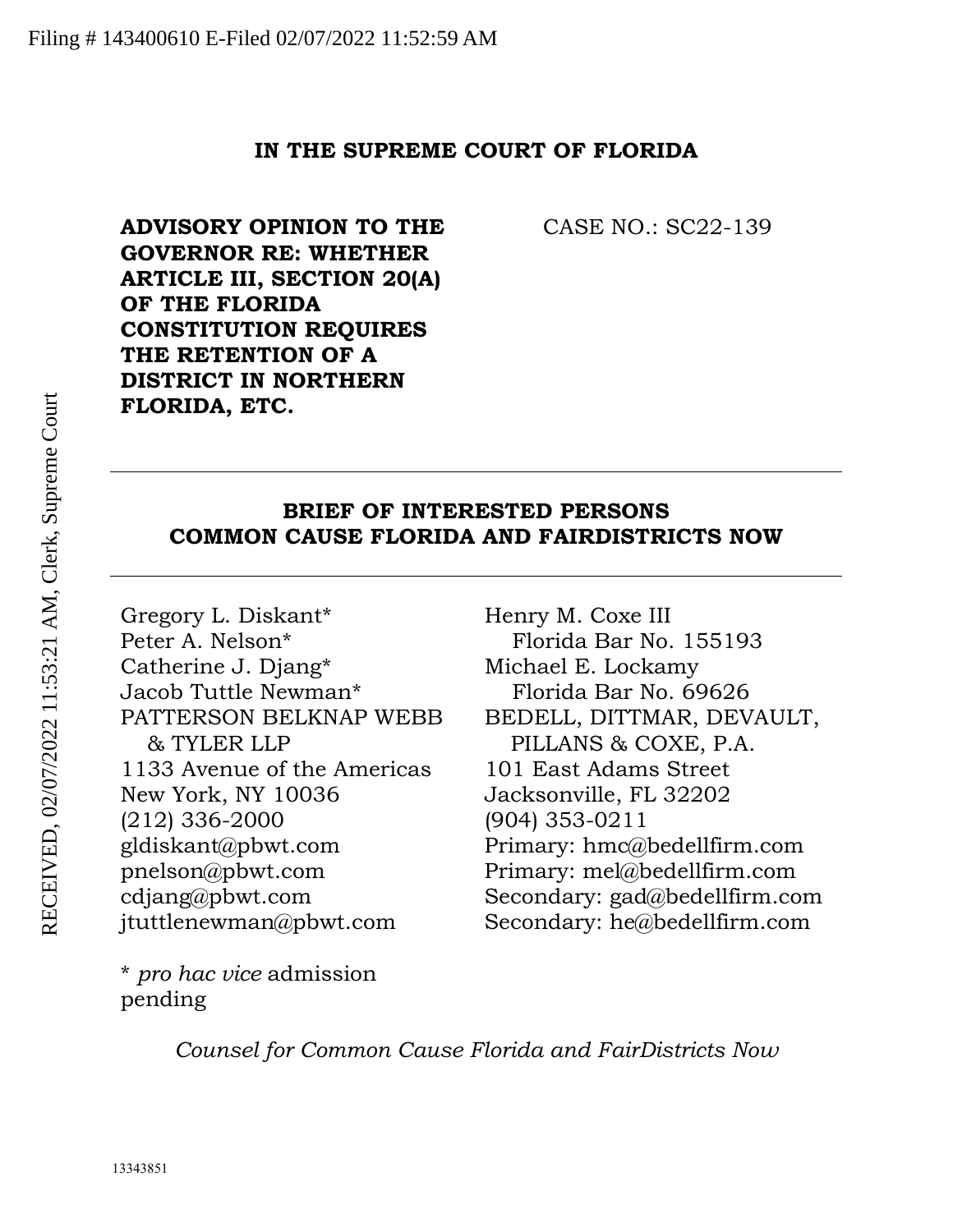# **TABLE OF CONTENTS**

| Ι.  |             | The Request Is Not Within the Reach of Art. IV, Sec. 1(c) 3                                              |
|-----|-------------|----------------------------------------------------------------------------------------------------------|
|     | A.          | The Governor's Veto Power is Legislative in Nature<br>and Outside this Court's Advisory Opinion          |
|     | <b>B.</b>   | The Request Is Not Justified by the Governor's Duty                                                      |
|     | $C_{\cdot}$ | This Request Is Unlike All Other Gubernatorial<br>Requests for Advisory Opinions in Florida Since        |
| II. |             | The Court Should Not Provide an Opinion in Response to                                                   |
|     | A.          | The Request Violates the Separation of Powers 11                                                         |
|     | <b>B.</b>   | The Fact-Intensive Nature of the Governor's Request<br>Demonstrates Why the Court Should Not Respond  14 |
|     |             |                                                                                                          |
|     |             |                                                                                                          |
|     |             |                                                                                                          |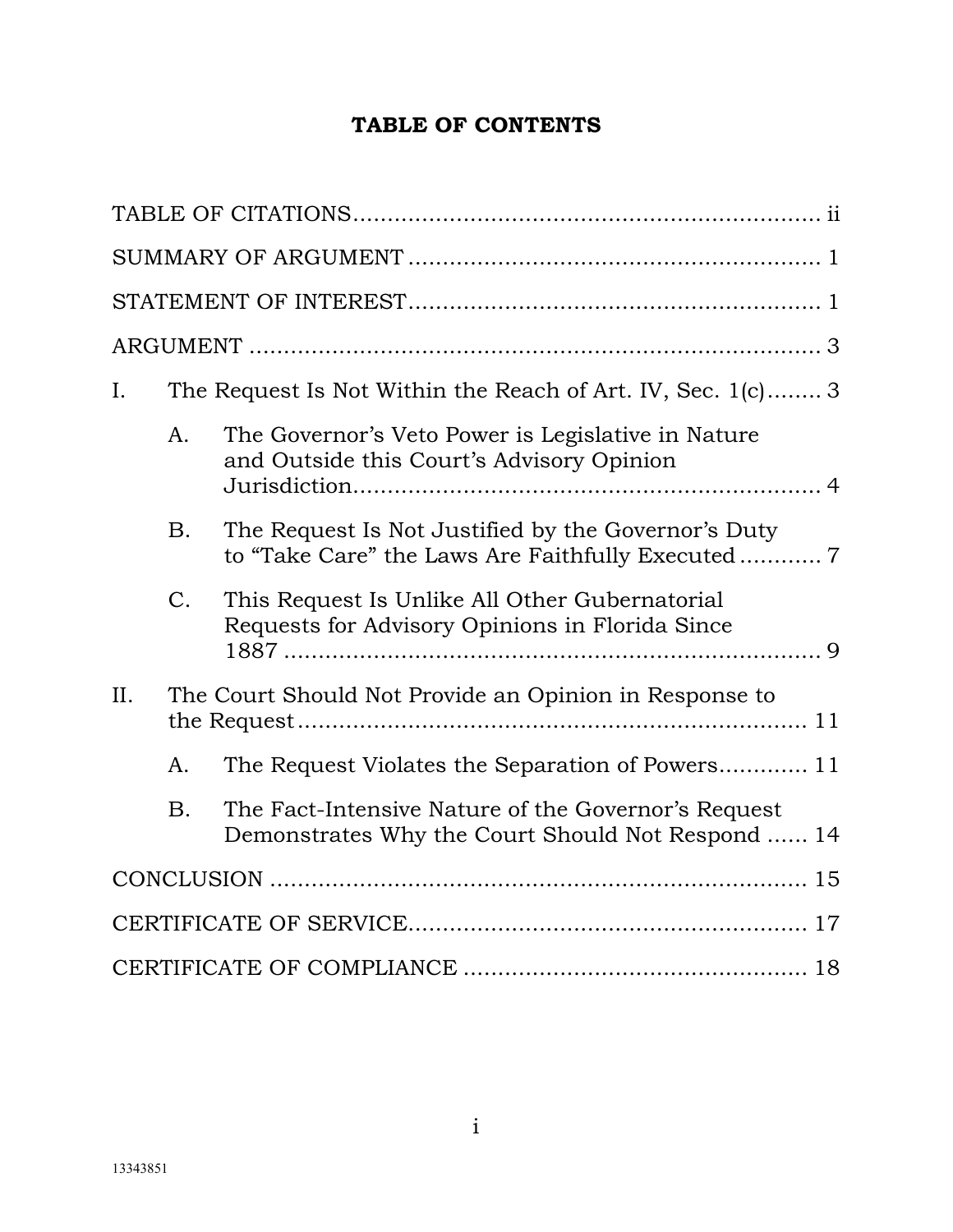# **TABLE OF CITATIONS**

<span id="page-2-0"></span>**CASES Page**

| Advisory Opinion to Governor re Appointment or Election of Judges,                            |
|-----------------------------------------------------------------------------------------------|
| Advisory Opinion to Governor re: Appointment or Election of Judges,                           |
| Advisory Opinion to Governor re Comm'n of Elected Judge,                                      |
| Advisory Opinion to Governor re Implementation of Amend. 4,<br>The Voting Restoration Amend., |
| Advisory Opinion to Governor re Jud. Vacancy Due to Mandatory<br>Ret.,                        |
| Advisory Opinion to Governor re Jud. Vacancy Due to Resignation,                              |
| Advisory Opinion to Governor re Sheriff and Jud. Vacancies Due to<br>Resignations,            |
| Brown v. Firestone,                                                                           |
| Chiles v. Child. A,                                                                           |
| League of Women Voters of Florida v. Detzner,                                                 |
| In re Advisory Opinion to the Governor,                                                       |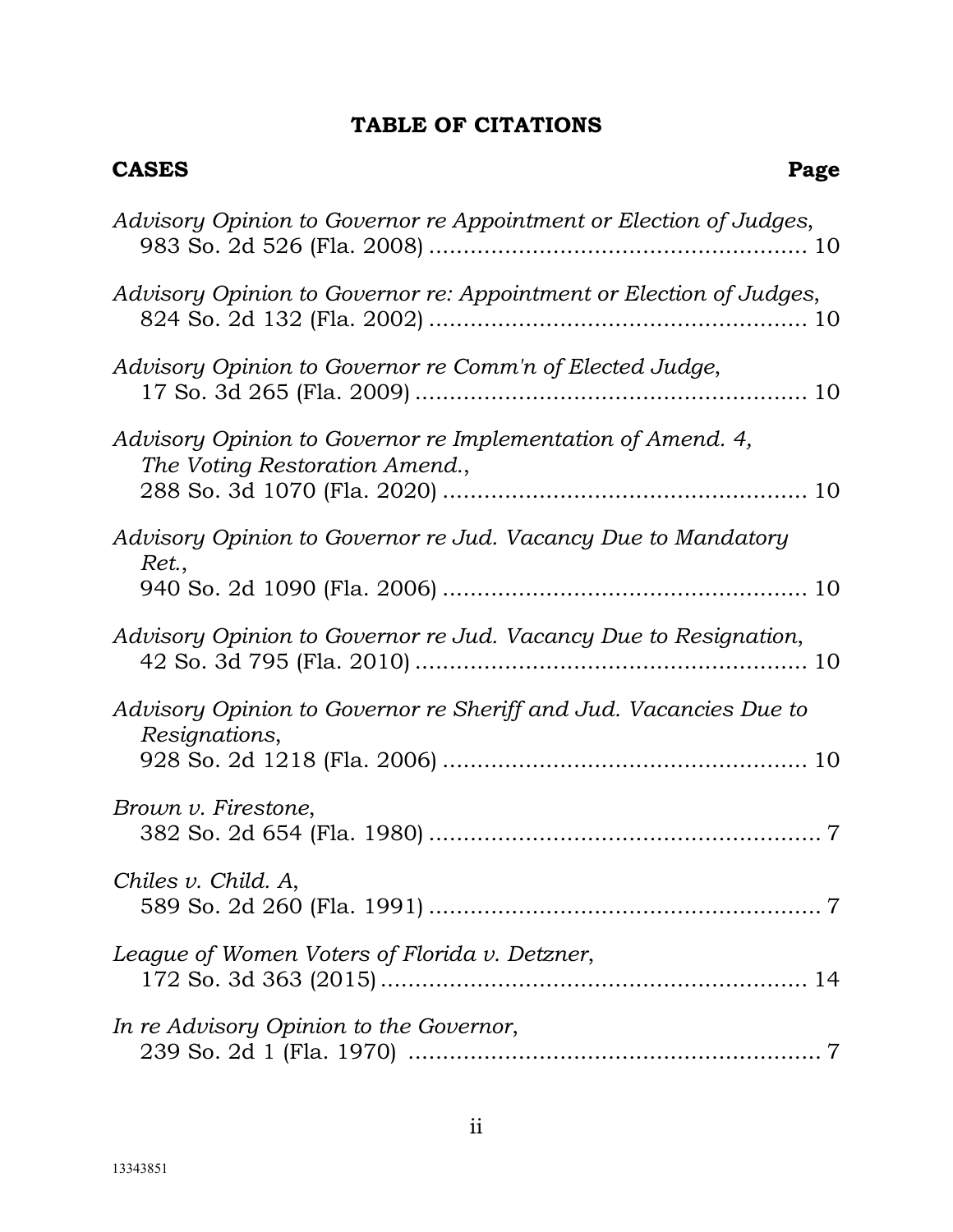| <b>OTHER AUTHORITIES</b>                                         |
|------------------------------------------------------------------|
|                                                                  |
|                                                                  |
|                                                                  |
|                                                                  |
|                                                                  |
|                                                                  |
|                                                                  |
|                                                                  |
| <b>CONSTITUTION AND STATUTES</b>                                 |
| <i>Owens v. State,</i>                                           |
| Green v. Rawls,                                                  |
| In re Senate Joint Resolution of Legislative Apportionment 1176, |
| In re Exec. Commc'n Concerning Powers of Legislature,            |
| In re Apportionment Law-1972,                                    |

| Caden DeLisa, "Redistricting stalls in Florida Supreme Court,"                                       |  |
|------------------------------------------------------------------------------------------------------|--|
| Lucas Moench, State Court Advisory Opinions:<br>Implications for Legislative Power and Prerogatives, |  |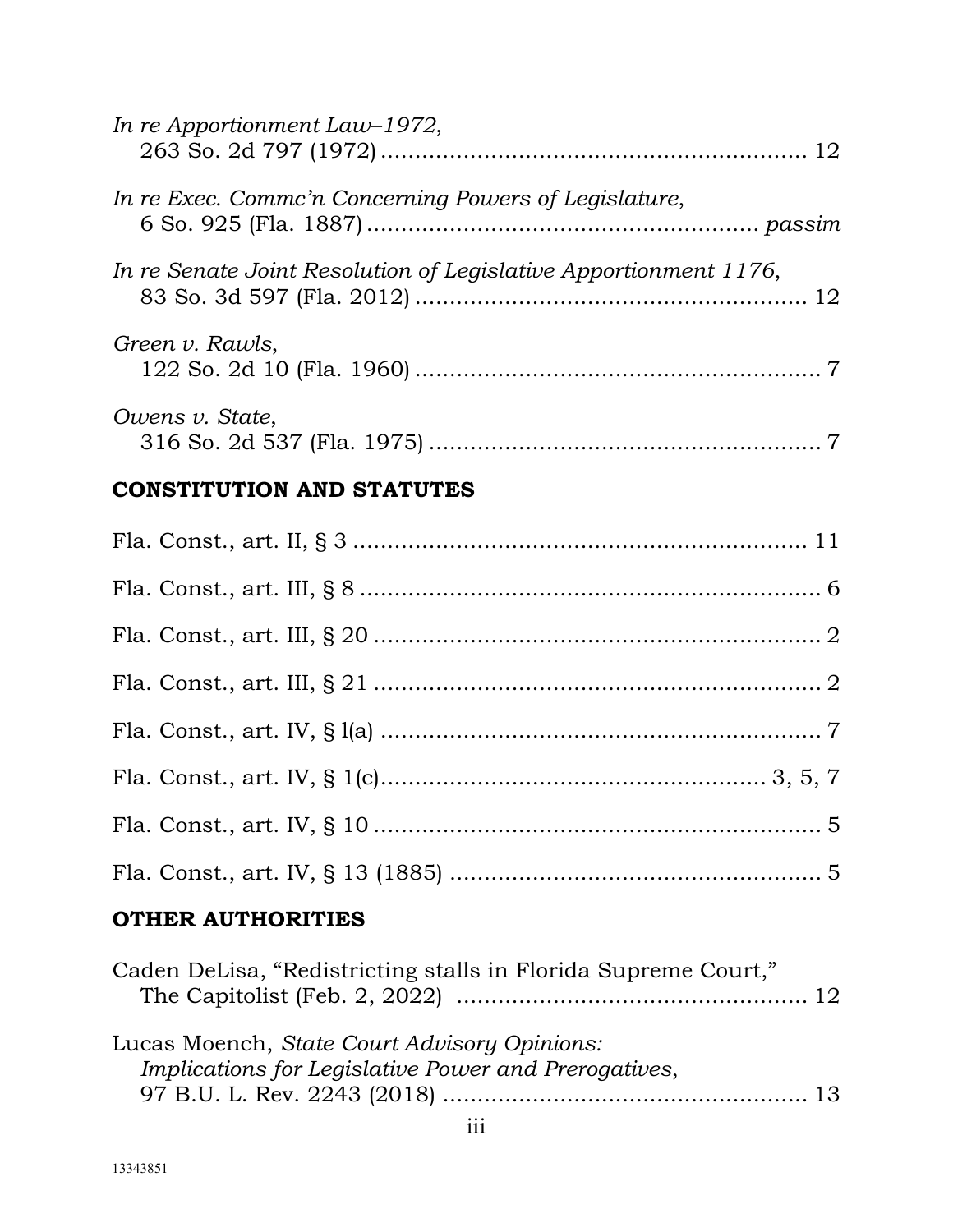| Mary Ellen Klas, "Legislature approves its own redistricting |  |
|--------------------------------------------------------------|--|
| maps as DeSantis seeks court ruling,"                        |  |
|                                                              |  |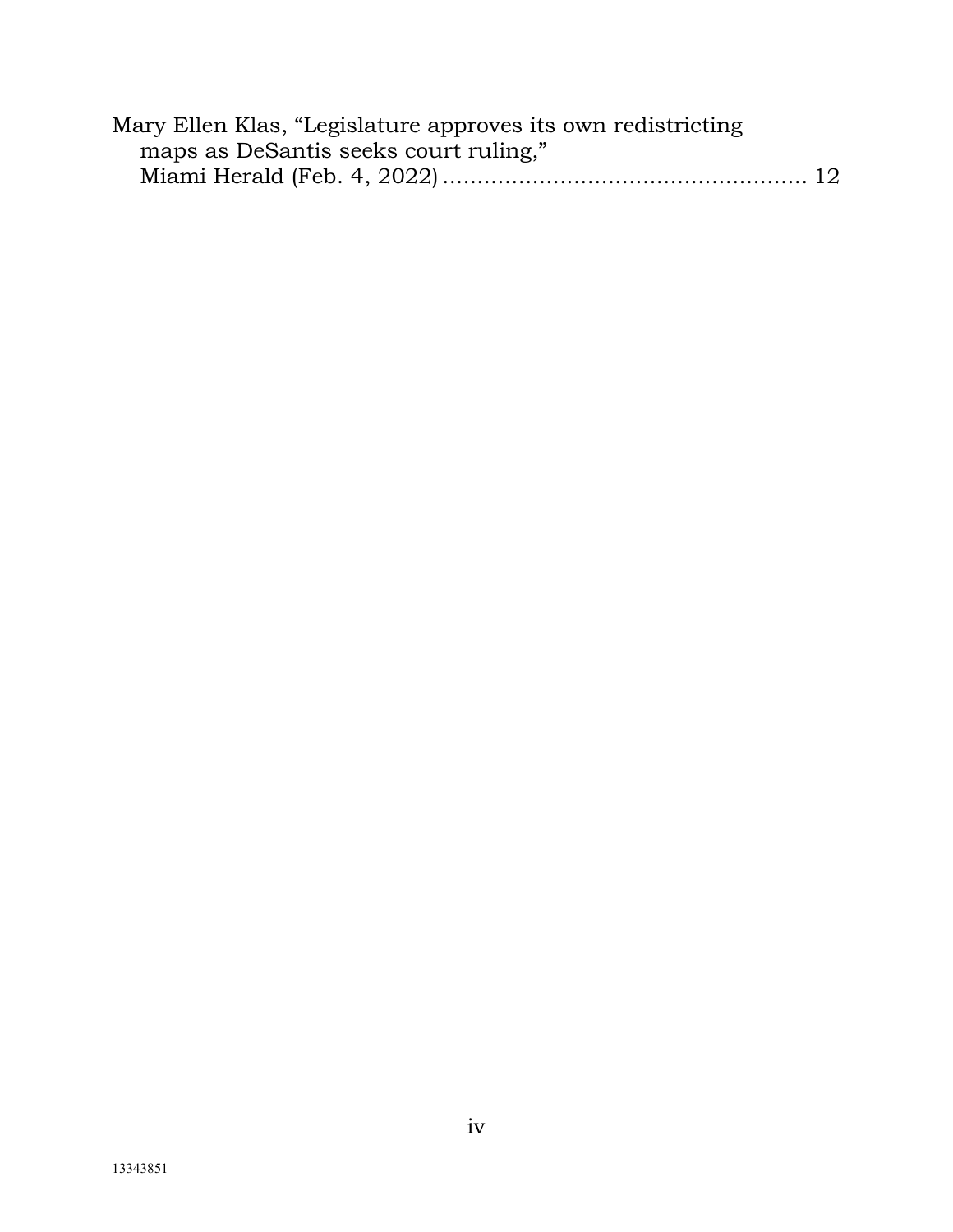#### **SUMMARY OF ARGUMENT**

<span id="page-5-0"></span>The Florida Constitution does not provide the Governor with the right to ask this Court to advise him whether he should veto a hypothetical congressional redistricting bill that may, or may not, be enacted by the Legislature. Since 1887 it has been unchallenged that this Court's jurisdiction under the Florida Constitution to issue advisory opinions to the Governor does not extend to questions concerning the legislative process, including whether the Governor should sign or veto legislation. The Governor's duty to approve or veto—authorized by the article of the Constitution devoted to the Legislature—is part of the process by which a bill becomes law and is not part of the Governor's duty to enforce the laws that actually exist. Any other result would implicate the constitutional principle of separation of powers by entangling the Court in the legislative drafting process. The Constitution does not vest the Court with jurisdiction to issue an advisory opinion in response to the Governor's February 1, 2022 request.

#### **STATEMENT OF INTEREST**

<span id="page-5-1"></span>Pursuant to the Court's Order, dated February 2, 2022, interested persons Common Cause Florida and FairDistricts Now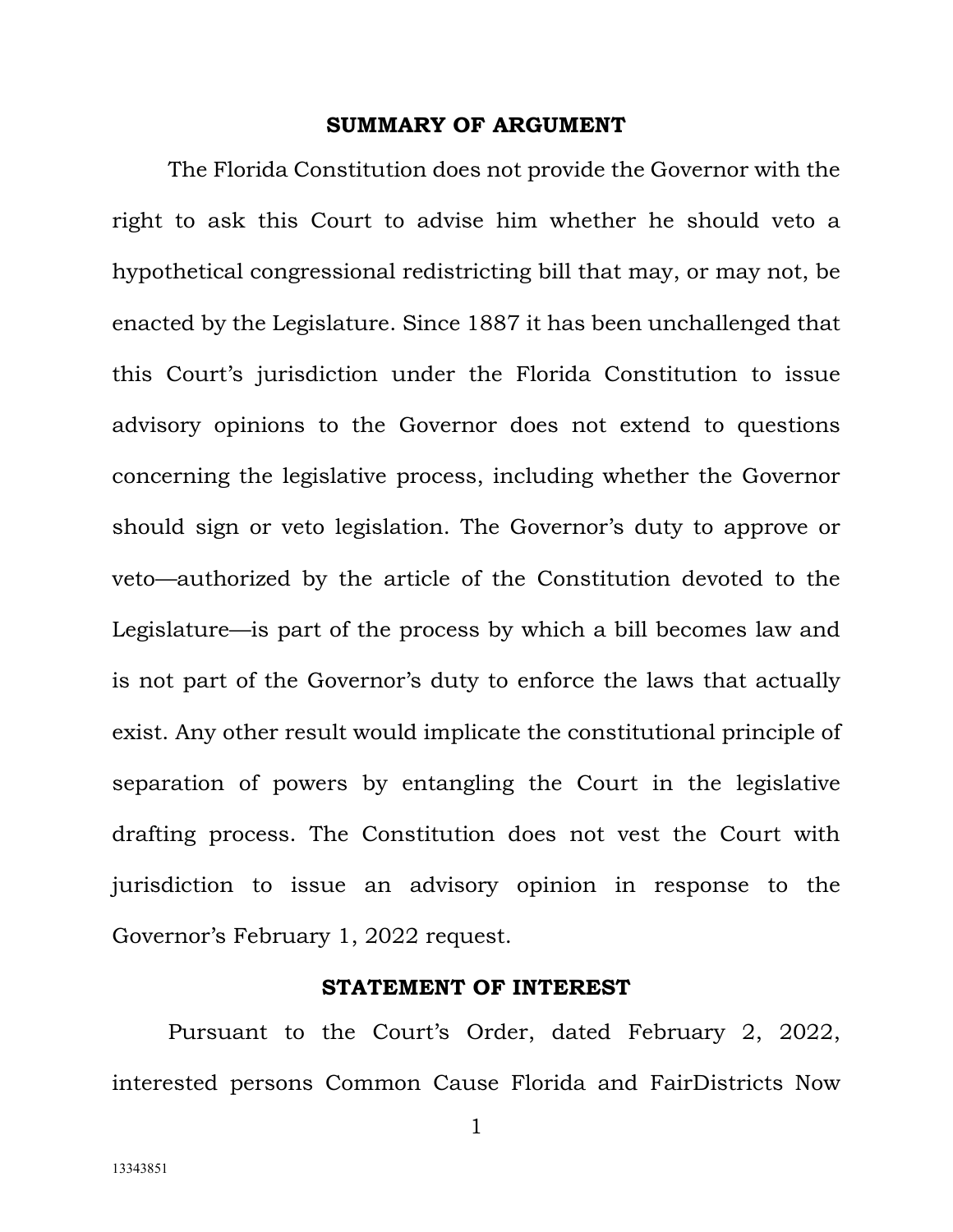(together, the "Interested Persons") respectfully submit this brief addressing whether the Governor's February 1, 2022 request (the "Request") seeking an advisory opinion is within the purview of article IV, section 1(c) of the Florida Constitution and if so whether the Court should provide an opinion in response to the Request.

Common Cause Florida is a nonpartisan, nonprofit grassroots organization dedicated to upholding the core values of American democracy, with members and supporters throughout Florida, including in Florida's current congressional district 5. Common Cause Florida works to create open, honest, and accountable government that serves the public interest and to empower all people in Florida to make their voices heard in the political process.

FairDistricts Now is a nonpartisan, nonprofit organization that works to ensure the full and fair implementation of the Fair Districts Amendments, art. III, §§ 20 and 21, Fla. Const. It also provides support to Floridians who want to be sure that Florida's 2022 districts are drawn according to the law—to benefit the people of Florida. FairDistricts Now's mission is to educate the public about the importance of fairness and transparency in redistricting.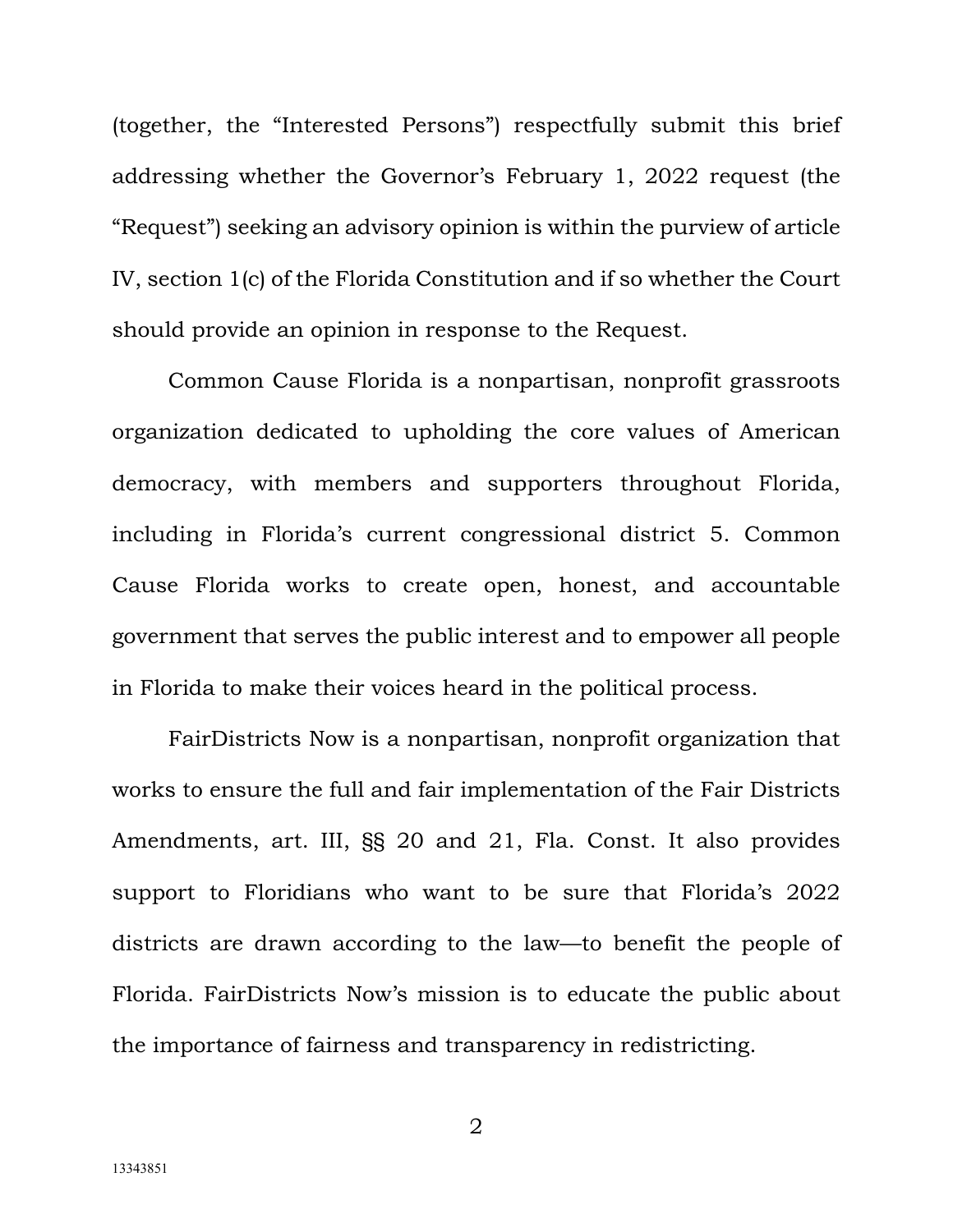#### **ARGUMENT**

#### <span id="page-7-1"></span><span id="page-7-0"></span>**I. The Request Is Not Within the Reach of Art. IV, Sec. 1(c)**

The Florida Constitution provides a narrow, carefully circumscribed mechanism by which the Governor—but not the Legislature—may request an advisory opinion from this Court. This narrow constitutional provision applies only when the request seeks "the interpretation of any portion of [the Florida Constitution] upon any question affecting the governor's *executive* powers and duties." Art. IV, § 1(c), Fla. Const. (emphasis added). That is not this Request.

Rather, this Request seeks an advisory opinion purportedly to inform his possible, hypothetical, exercise of his legislative veto power *on a bill that has not yet been drafted, much less passed by both houses of the Legislature or presented to the Governor for signing*. In this context, it is well-settled that the Governor's query about his veto power asks about a legislative function not susceptible to an advisory opinion. Such a request for guidance from this Court before a bill is passed by the Legislature and signed by the Governor is improper.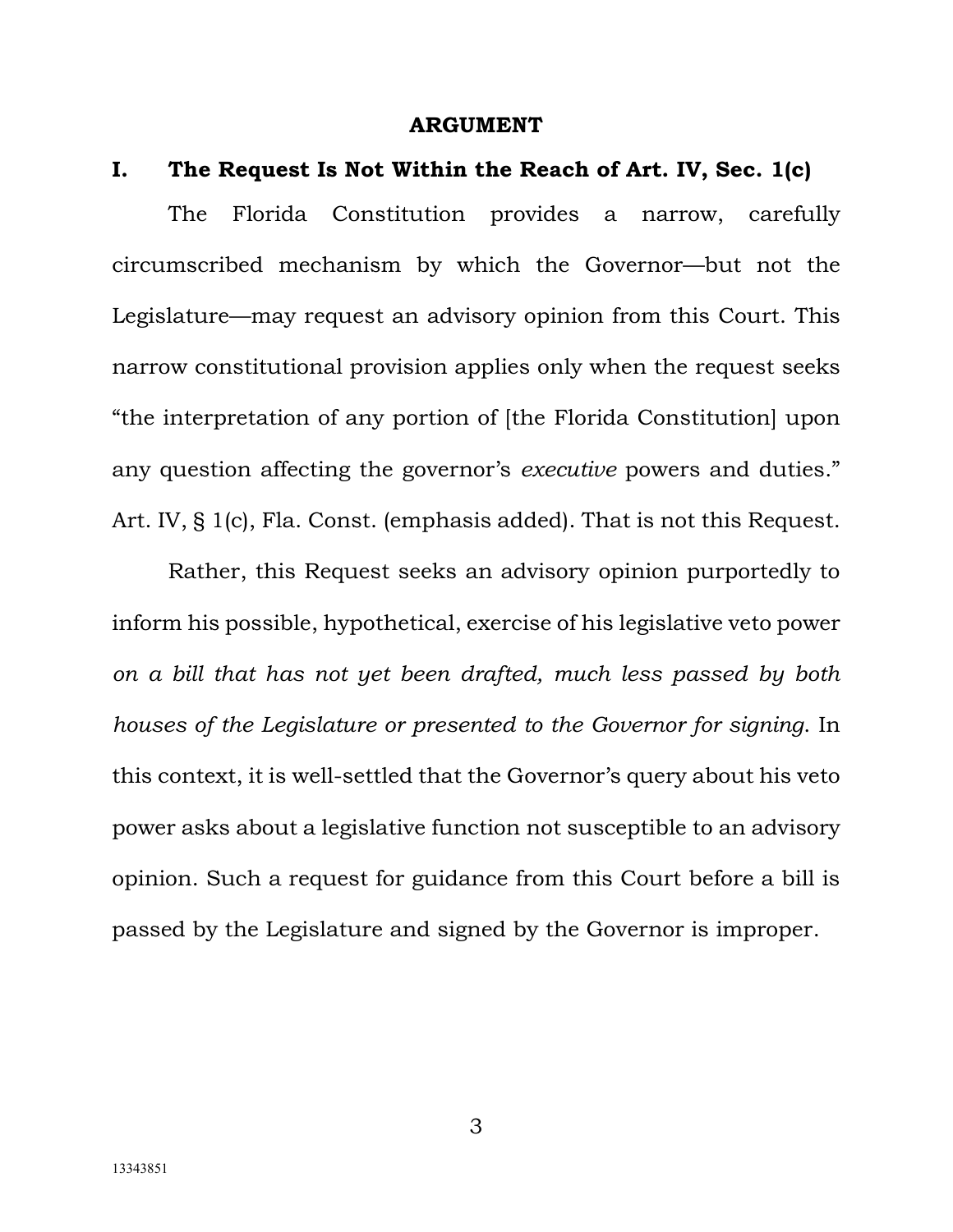## <span id="page-8-0"></span>**A. The Governor's Veto Power is Legislative in Nature and Outside this Court's Advisory Opinion Jurisdiction**

The legal question the Governor asks this Court to answer is whether Article III, Section 20(a) of the Florida Constitution—which sets forth the standards for establishing congressional district boundaries—requires the retention of a version of what is currently congressional district 5. Specifically, the Governor seeks a legal opinion to assist him "in deciding whether to exercise [his] veto power once the Legislature's congressional redistricting bill is presented to [him]." (Request at 2.)

As the Governor acknowledges, the last (and only other) time a Governor requested an advisory opinion on a similarly hypothetical constitutional inquiry this Court summarily rejected the Governor's request. *In re Exec. Commc'n Concerning Powers of Legislature*, 6 So. 925 (Fla. 1887). There, the Governor requested an opinion as to "what character of bills" would be violative of the Florida Constitution, which the Governor would therefore be obliged to "disapprove," *i.e.*, veto. *See id.* This Court found that because the question concerned the Governor's veto power, it did not "affect[]his executive powers and duties," and was outside the Court's advisory opinion jurisdiction.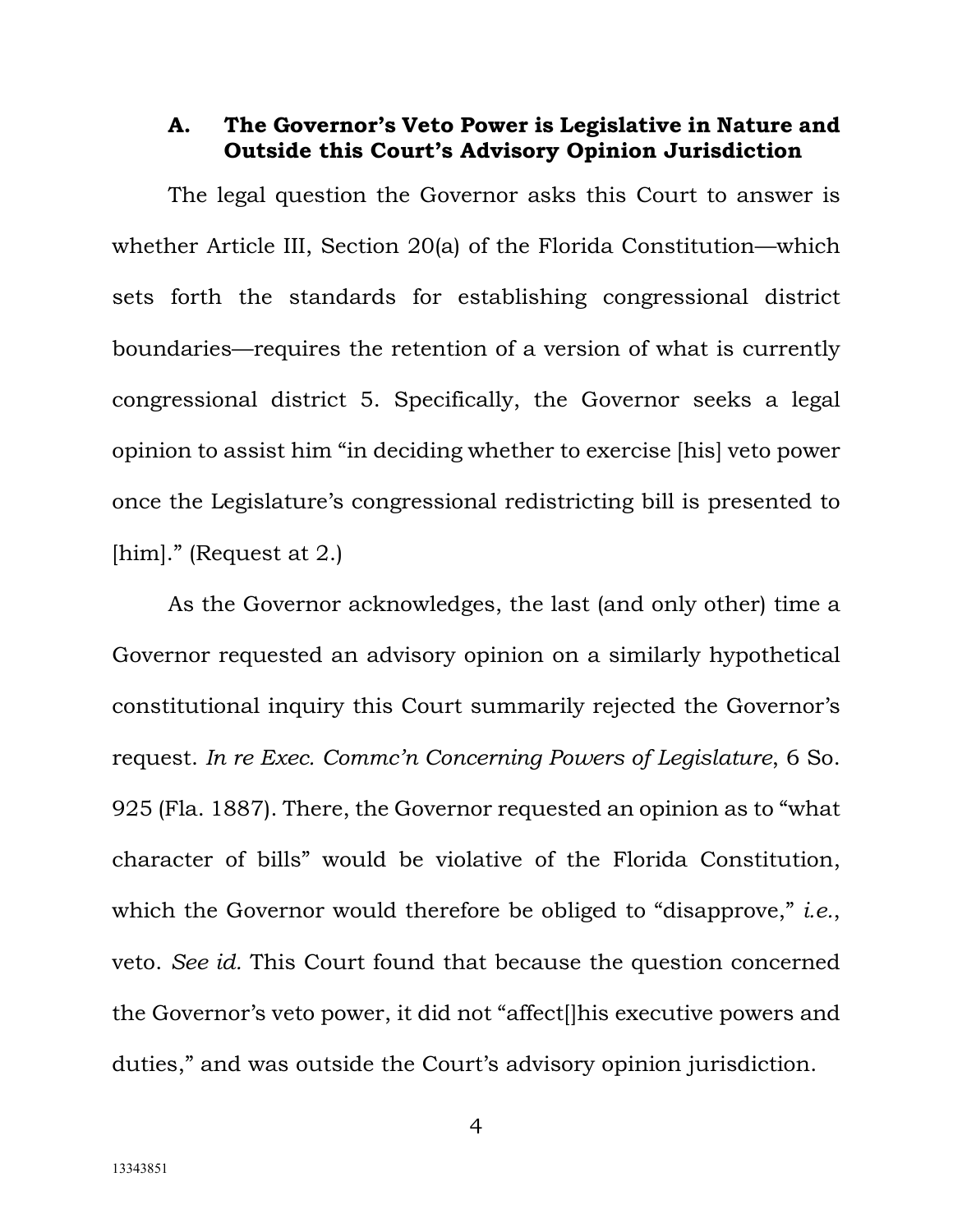The Court began its analysis by noting that, unlike some other States that permit their legislatures to ask the courts for an advisory opinion, in Florida "our constitution restricts such right to the governor alone." *Id.*[1](#page-9-0) Drawing upon the importance of that distinction, the Court reasoned that "[a]ny duty imposed by the constitution on the governor with reference to a bill, *before it becomes a law*, *is not an executive duty*." *Id.* (emphasis added). "The enactment of laws is a legislative duty"—for which the Court cannot render advisory opinions. "[A]ny act which is an essential prerequisite" to the enactment of a law "is legislative" and is performed by the Executive "as a part of the lawmaking power, and not as the lawexecuting power." *Id.* The Court concluded that rendering an advisory opinion on the legality of a proposed bill before it became law would be "unauthorized by the constitution." *Id.* Thereafter, for 135 years, no Governor has sought such an opinion from this Court, and for

<span id="page-9-0"></span><sup>&</sup>lt;sup>1</sup> The constitutional provision concerning gubernatorial requests for advisory opinions is substantively unchanged since 1887, except that in 1968 the Constitution was amended to permit interested persons to be heard on the questions presented in such requests. *Compare*  art. IV, § 13, Fla. Const. (1885), *with* art. IV, § 1(c), Fla. Const. Notably, no amendment ever enabled the Legislature to seek an advisory opinion.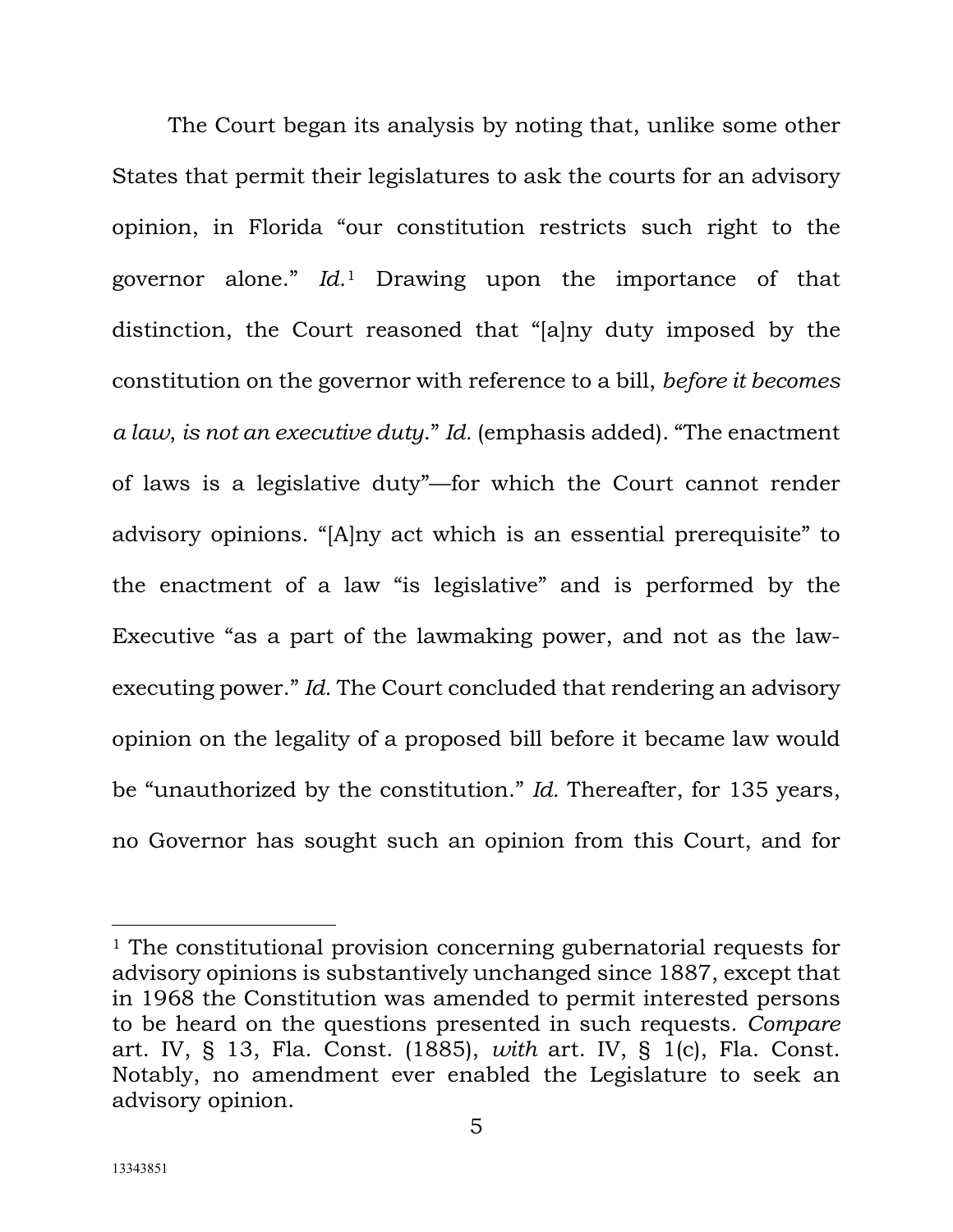good reason. Its logic applies with equal force today: for purposes of this Court's advisory opinion jurisdiction, the Governor's veto power is legislative, part of the lawmaking process, rather than executive. This conclusion is confirmed by the reports that the House itself will be joining the Governor's Request—asking this Court for help in drafting legislation.

A plain reading of the Florida Constitution identifies the veto power as a part of the legislative process and not as relating in any way to the Governor's duty to see that the laws are faithfully executed. The procedure for the Governor's approval or veto of legislation is included in Article III (the Legislature), not Article I (Executive). *See* Art. III, § 8, Fla. Const. As this Court noted in 1887, the phrase "executive powers and duties" for purposes of its advisory opinion jurisdiction means powers and duties relating only to "the laws as they exist." *In re Exec Commc'n*, 6 So. at 925.

While there are circumstances in which the Court has referred generally to a gubernatorial veto as an "executive power,"[2](#page-10-0) the only

<span id="page-10-0"></span><sup>&</sup>lt;sup>2</sup> The cases cited by the Governor for the proposition that the veto is an "executive power" arise in completely different circumstances, *i.e.*, where there is a question about the validity of an actual veto that has occurred. With one exception, none arise in the context of an advisory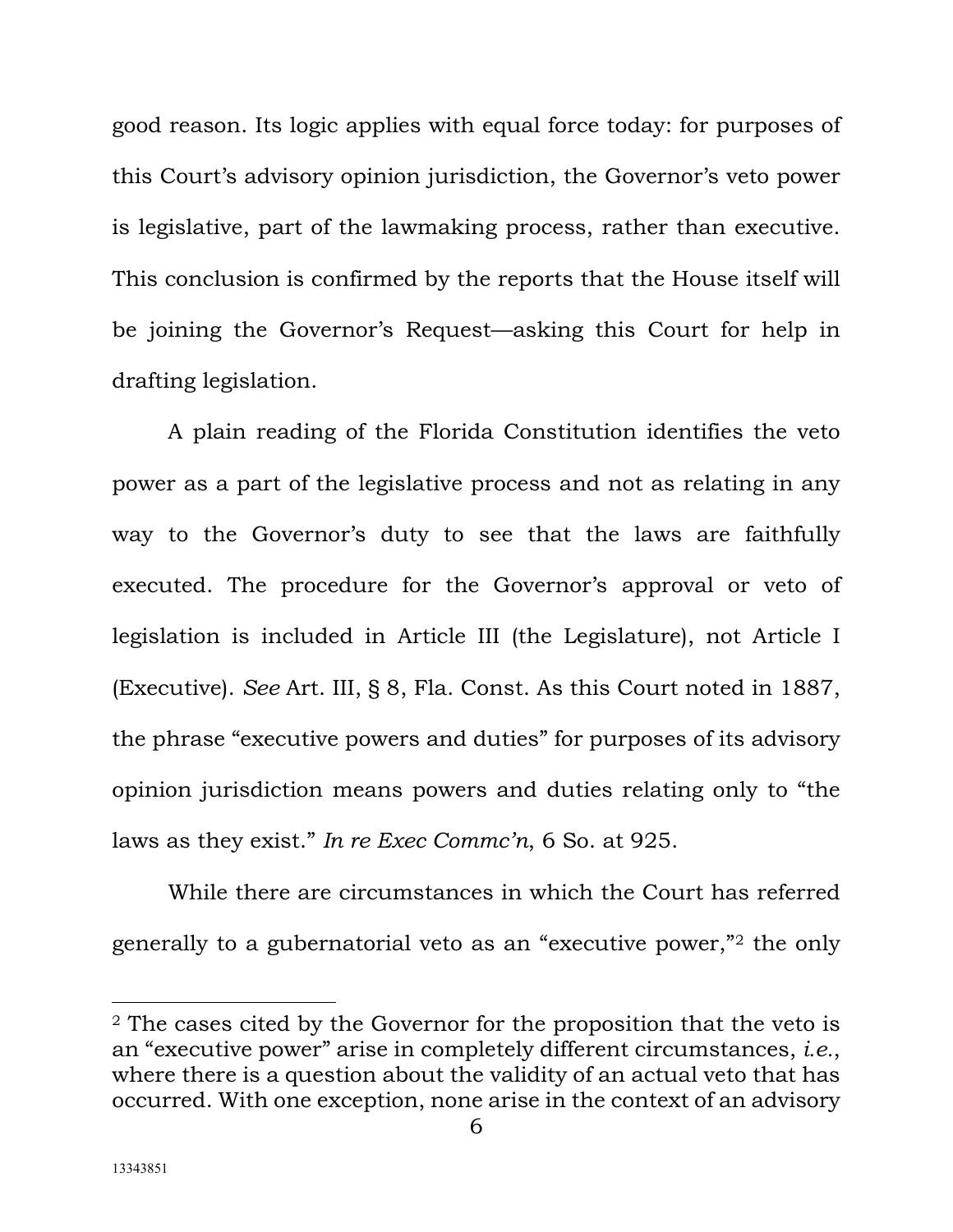relevant question here is whether the veto is an "executive power and duty" for purposes of this Court's advisory opinion jurisdiction, when there is no comparable jurisdiction to advise on legislative powers and duties. Of course, the Governor has the "power" to veto legislation and he is the chief executive of the state, but those facts do not mean a veto is any less a part of the law-making process and allow this Court to opine on the legality of a hypothetical bill the Legislature may, or may not, pass.

# <span id="page-11-0"></span>**B. The Request Is Not Justified by the Governor's Duty to "Take Care" the Laws Are Faithfully Executed**

In passing, the Governor also attempts to base this Court's jurisdiction to render an advisory opinion on his duty to "take care

opinion. *See, e.g.*, *Chiles v. Child. A,* 589 So. 2d 260, 264 (Fla. 1991) (discussing constitutionality of state budget reapportionment law, not in advisory opinion context); *Brown v. Firestone,* 382 So. 2d 654, 672 (Fla. 1980) (invalidating certain gubernatorial vetoes, not in advisory opinion context); *Owens v. State,* 316 So. 2d 537, 538 n.4 (Fla. 1975) (upholding constitutionality of state parole statute, not in advisory opinion context); *Green v. Rawls,* 122 So. 2d 10, 13 (Fla. 1960) (affirming State Budget Commission's employee salary decisions made after governor had vetoed appropriations bill, not in advisory opinion context). The one case that involved an advisory opinion sought an opinion about an enacted, not a hypothetical, law. *In re Advisory Opinion to the Governor,* 239 So. 2d 1, 9 (Fla. 1970) (upholding constitutionality of an *enacted* appropriations law and discussing constitutional limitations on a legislature's interference with the exercise of gubernatorial veto).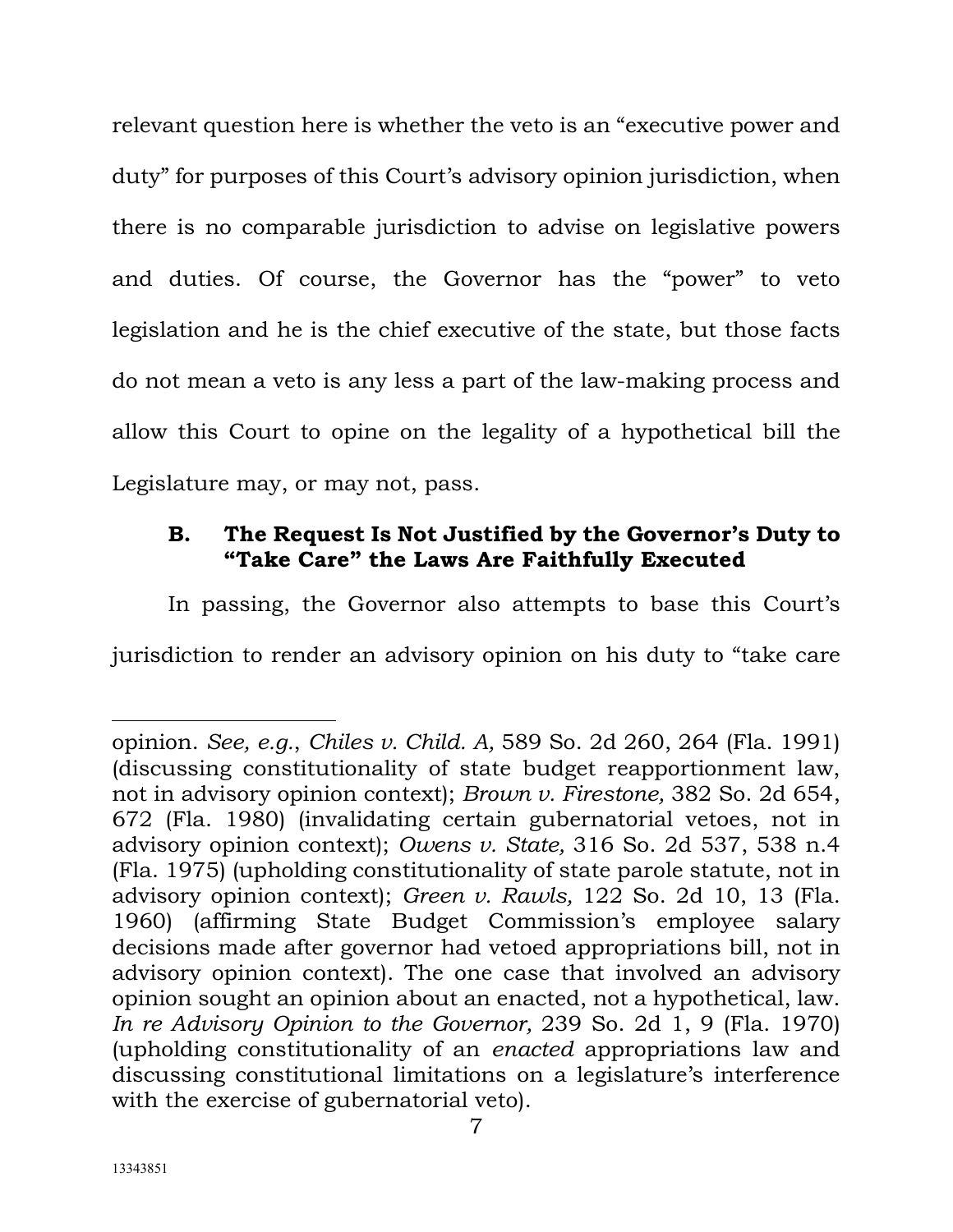that the laws be faithfully executed," Art. IV, § l(a), Fla. Const. This Court rejected a similar argument in 1887 and it is no more persuasive today. As the Court wrote, "[t]he law must be enacted according to all the terms prescribed by the constitution, before the duty of executing it can exist." *In re Exec. Commc'n*, 6 So. at 925.

Permitting the "take care" clause to justify advisory opinions about the form of legislation that the Legislature may, or may not, enact would dramatically expand the potential scope of gubernatorial requests, with no discernible limiting principle. If the Governor's argument were accepted, a Governor could ask this Court to opine about each and every matter the Legislature was considering, now or in the future—even though this Court has no jurisdiction to render advisory opinions to the Legislature. A Governor would be able to request judicial review of every idea that a legislator proposed, and potentially involve the Court endlessly in advising on bill drafts for the Legislature, rather than limiting itself to reviewing laws that the Legislature has passed and the Governor has signed. Adopting the Governor's position would open the floodgates for any Governor to challenge any bill at any stage of the legislative process.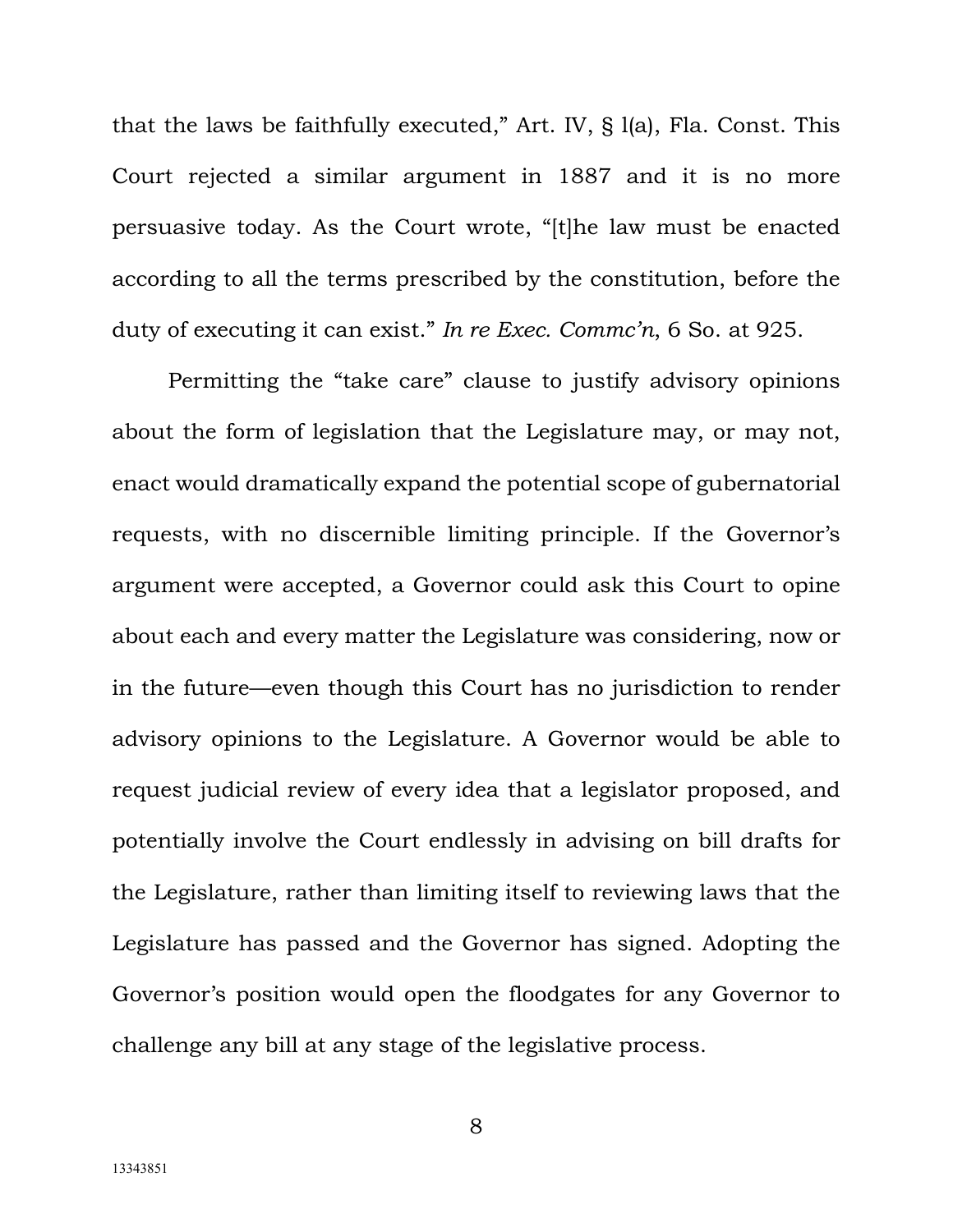# <span id="page-13-0"></span>**C. This Request Is Unlike All Other Gubernatorial Requests for Advisory Opinions in Florida Since 1887**

The Governor bases his Request on his veto power and on his duty to take care that the laws be faithfully executed. Yet, he asks no questions about the scope of the veto power. Nor does he identify any law about whose execution he is uncertain. Nothing affects his unquestioned right to exercise those powers. Rather, he asks for wide-ranging guidance on issues that do not now exist—questions relating to hypothetical maps for new congressional districts, even though no such maps have yet been enacted by the Legislature or presented to him. Specifically, the Request asks:

- 1. "whether the Florida Constitution's non-diminishment standard mandates" a congressional district resembling the current congressional district 5 (Request at 4);
- 2. for "guidance on what the non-diminishment standard does require" (*id.* at 5); and
- 3. "for clarification from this Court on what constitutes a proper benchmark for determining whether a minority group's ability to elect a candidate of its choice has been diminished." (*Id.*)

The broad scope of this Request, largely untethered to any facts, is unprecedented in the last 135 years. This Court's prior advisory opinions to the Governor exclusively address *narrow questions*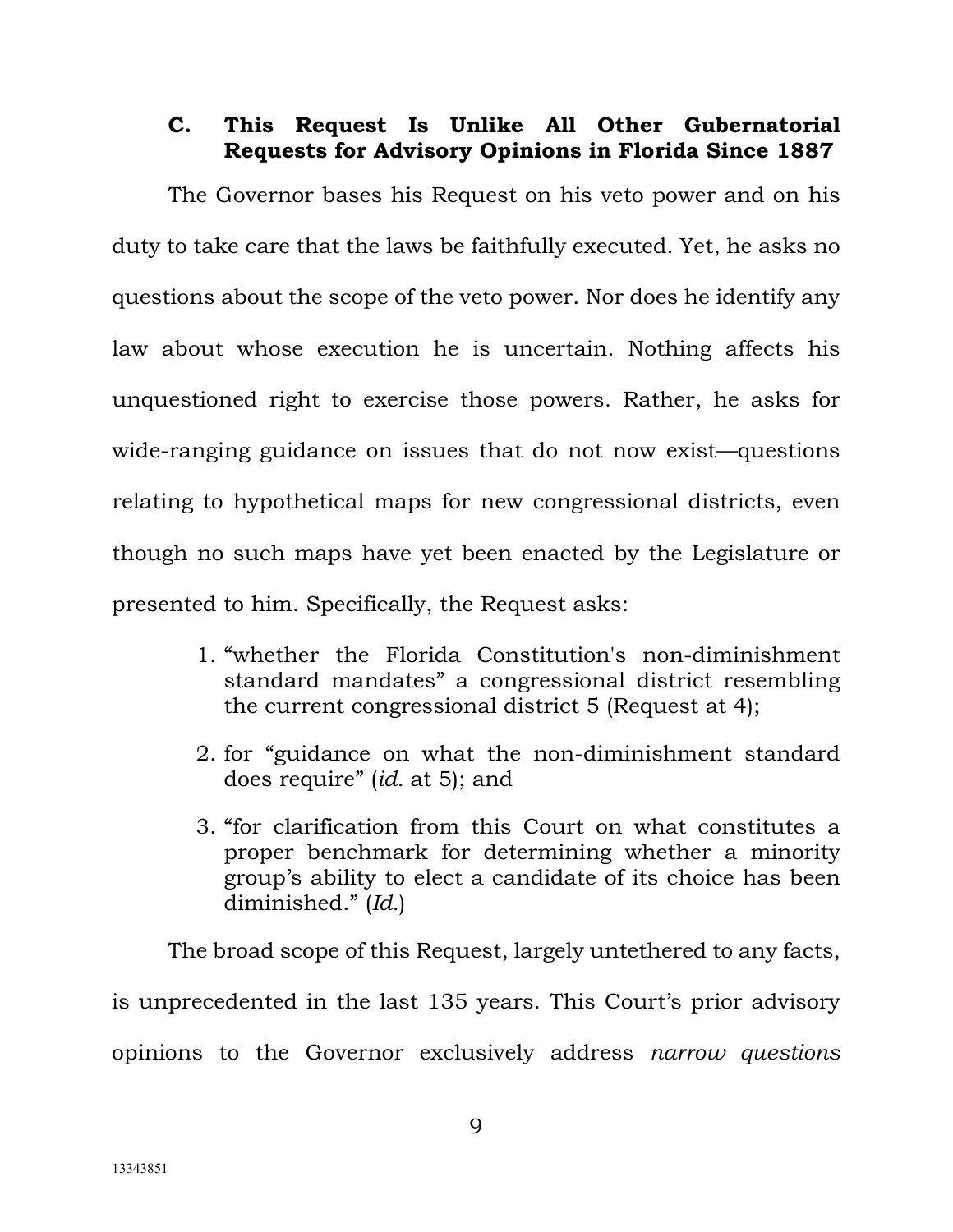suitable for resolution without a record and related to interpretation of existing legislation or the scope of indisputably executive functions. Opinions from the past two decades illustrate this.[3](#page-14-0) Indeed, the current Governor's previous request for an advisory opinion underscores the impropriety of his current Request. In 2020, the Governor asked this Court to opine on a "narrow question" interpreting language in a newly-enacted provision of the Florida Constitution. *Advisory Opinion to Governor re Implementation of Amend. 4, The Voting Restoration Amend.*, 288 So. 3d 1070, 1075 (Fla. 2020). That request was proper and susceptible of an answer. Not surprisingly, the Governor makes no effort to call this Request

<span id="page-14-0"></span><sup>3</sup> *See*, *e.g., Advisory Opinion to Governor re Implementation of Amend. 4, The Voting Restoration Amend.*, 288 So. 3d 1070, 1074 (Fla. 2020) (interpretation and implementation of amendment to the Florida Constitution); *Advisory Opinion to Governor re Jud. Vacancy Due to Resignation*, 42 So. 3d 795, 796 (Fla. 2010) (Governor's responsibility to fill court vacancies); *Advisory Opinion to Governor re Comm'n of Elected Judge*, 17 So. 3d 265 (Fla. 2009) (executive authority to commission a judge); *Advisory Opinion to Governor re Appointment or Election of Judges*, 983 So. 2d 526, 528 (Fla. 2008) (Governor's obligation to fill court vacancy); *Advisory Opinion to Governor re Jud. Vacancy Due to Mandatory Ret.*, 940 So. 2d 1090, 1091 (Fla. 2006) (same); *Advisory Opinion to Governor re Sheriff and Jud. Vacancies Due to Resignations*, 928 So. 2d 1218, 1219 (Fla. 2006) (Governor's obligation to fill vacancies); *Advisory Opinion to Governor re: Appointment or Election of Judges*, 824 So. 2d 132, 133 (Fla. 2002) (Governor's obligation to fill court vacancy).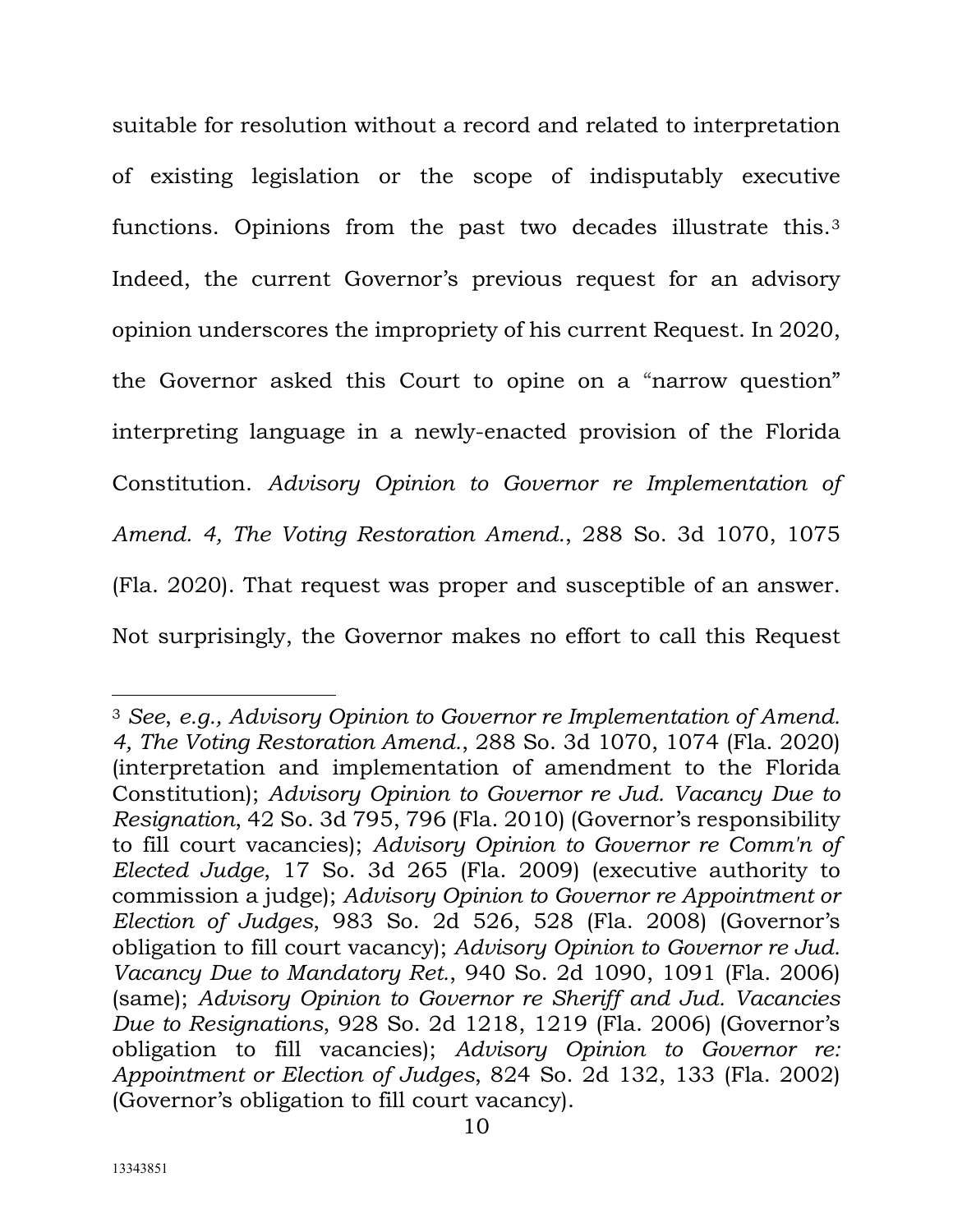"narrow." It is not. The Court has no jurisdiction and no factual basis on which to issue an advisory opinion addressing multiple hypothetical constitutional questions concerning a congressional reapportionment bill that does not exist.

## <span id="page-15-0"></span>**II. The Court Should Not Provide an Opinion in Response to the Request**

#### **A. The Request Violates the Separation of Powers**

<span id="page-15-1"></span>The Governor's Request should be denied for another fundamental reason: acting to answer the Governor's question here would improperly implicate the separation of powers. Art. II, § 3, Fla. Const. An opinion from this Court in the middle of the legislative process would necessarily interfere with the Legislature's exclusive authority to craft the laws. While the maps the Legislature might enact remain entirely hypothetical, the threat that the Request for an advisory opinion will draw the Court into the legislative process is not hypothetical. The Legislature is understandably reluctant to act when this Court might issue an opinion affecting its map-drawing powers. As a result, the Speaker of the House has stated that the body is waiting for the advice of this Court before proceeding and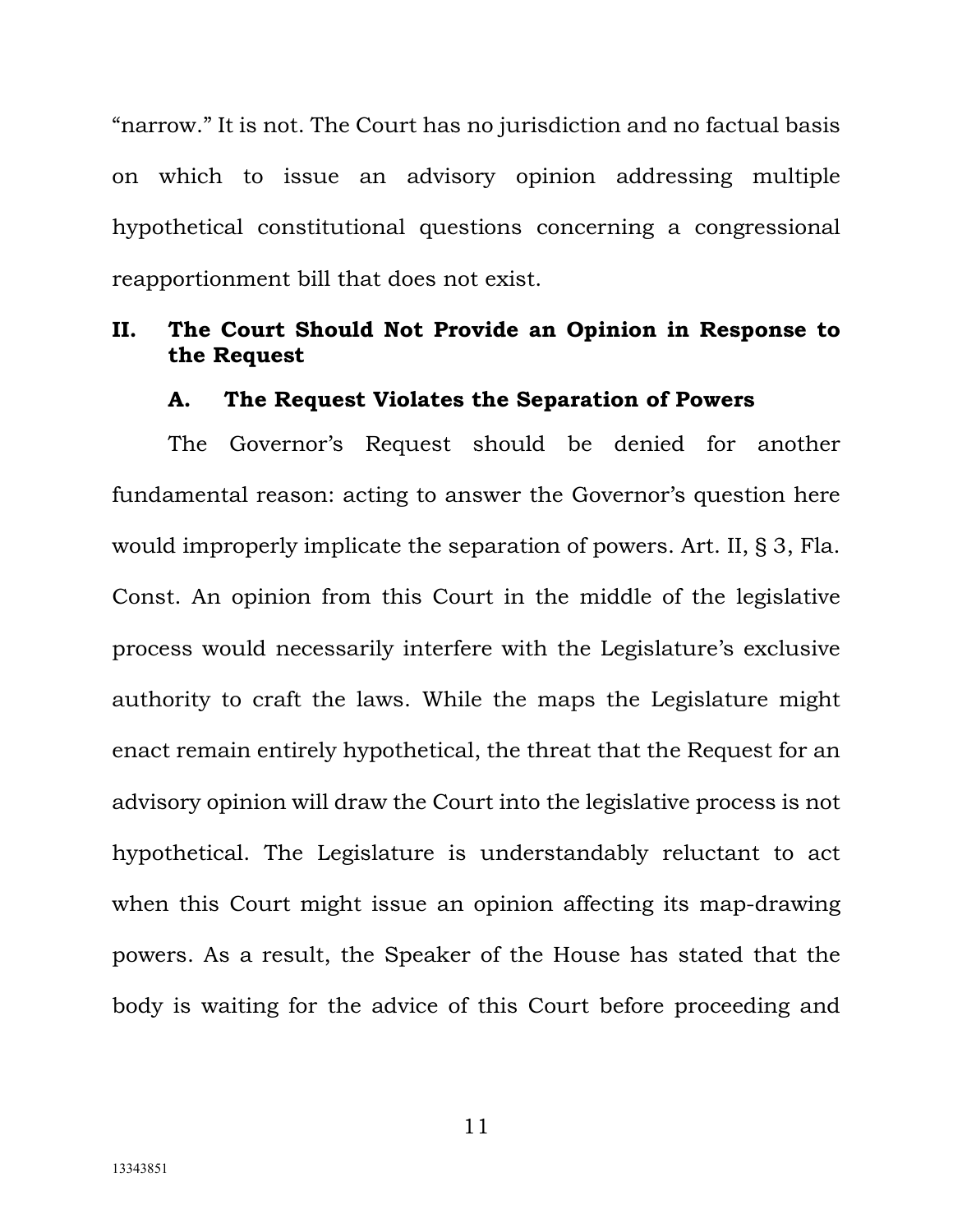House meetings on the congressional map have been canceled[.4](#page-16-0)

Indeed, there are reports that the House will file papers as Interested

Persons asking for guidance in drafting legislation. This Court should

decline that invitation.

After the Fair Districts Amendments were adopted, this Court

reaffirmed its longstanding strong warnings against usurping the

Legislature's primary responsibility for reapportionment:

[W]e emphasize that legislative reapportionment is primarily a matter for legislative consideration and determination. Judicial relief becomes appropriate only when a legislature fails to reapportion according to federal and state constitutional requisites. … *[T]he fundamental doctrine of separation of powers and the constitutional provisions relating to reapportionment require that we act with judicial restraint* so as not to usurp the primary responsibility for reapportionment, which rests with the Legislature.

*In re Senate Joint Resolution of Legislative Apportionment 1176*, 83

So. 3d 597, 606 (Fla. 2012) (quoting *In re Apportionment Law–1972*,

<span id="page-16-0"></span><sup>4</sup> *See, e.g.*, Caden DeLisa, "Redistricting stalls in Florida Supreme Court," The Capitolist (Feb. 2, 2022) (Florida House "has committed to staying put on current redistricting negotiations until the Supreme Court addresses DeSantis' letter"); Mary Ellen Klas, "Legislature approves its own redistricting maps as DeSantis seeks court ruling," Miami Herald (Feb. 4, 2022) ("House Speaker Chris Sprowls … said the court opinion will be helpful for legislators to have 'more clarity ... on that point prior to addressing the congressional map.'").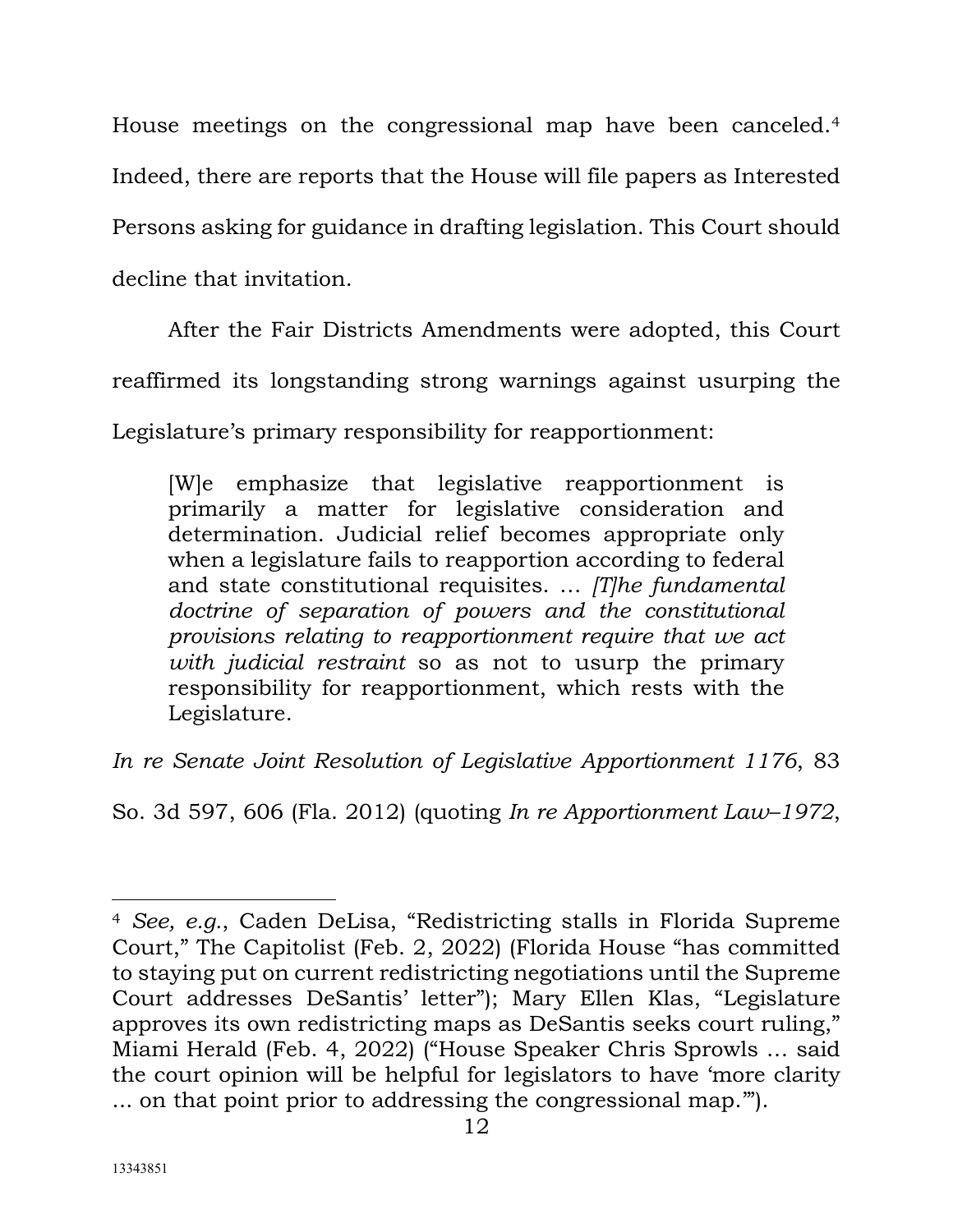263 So. 2d 797, 799–800 (1972)) (emphasis added).

Notably, the Florida Constitution has been amended many times, but no amendment has been added to empower the Legislature to seek an advisory opinion before enacting legislation. As this Court noted in 1887 and is true still today, several other states have such provisions, but Florida does not.[5](#page-17-0) Yet that is precisely what the Governor asks the Court to do here: to issue an advisory opinion, ostensibly for his benefit, but plainly one that, if issued, will impact the Legislature as it draws new congressional maps. The Legislature cannot lawfully pose such questions to this Court; the Governor should not be able to do what the Legislature cannot. Nor can the Legislature grant this Court jurisdiction it does not have by piggybacking on the Governor's Request and filing comments now.

The Court may not involve itself in this way in the legislative process. Instead, any judicial review of congressional maps must be accomplished through the normal process, which cannot begin until

<span id="page-17-0"></span><sup>5</sup> Legislatures may request advisory opinions in Alabama, Colorado, Delaware, Maine, Massachusetts, Michigan, New Hampshire, and Rhode Island. *See* Lucas Moench, *State Court Advisory Opinions: Implications for Legislative Power and Prerogatives*, 97 B.U. L. Rev. 2243, 2246 & n.35 (2018) (collecting state authorities).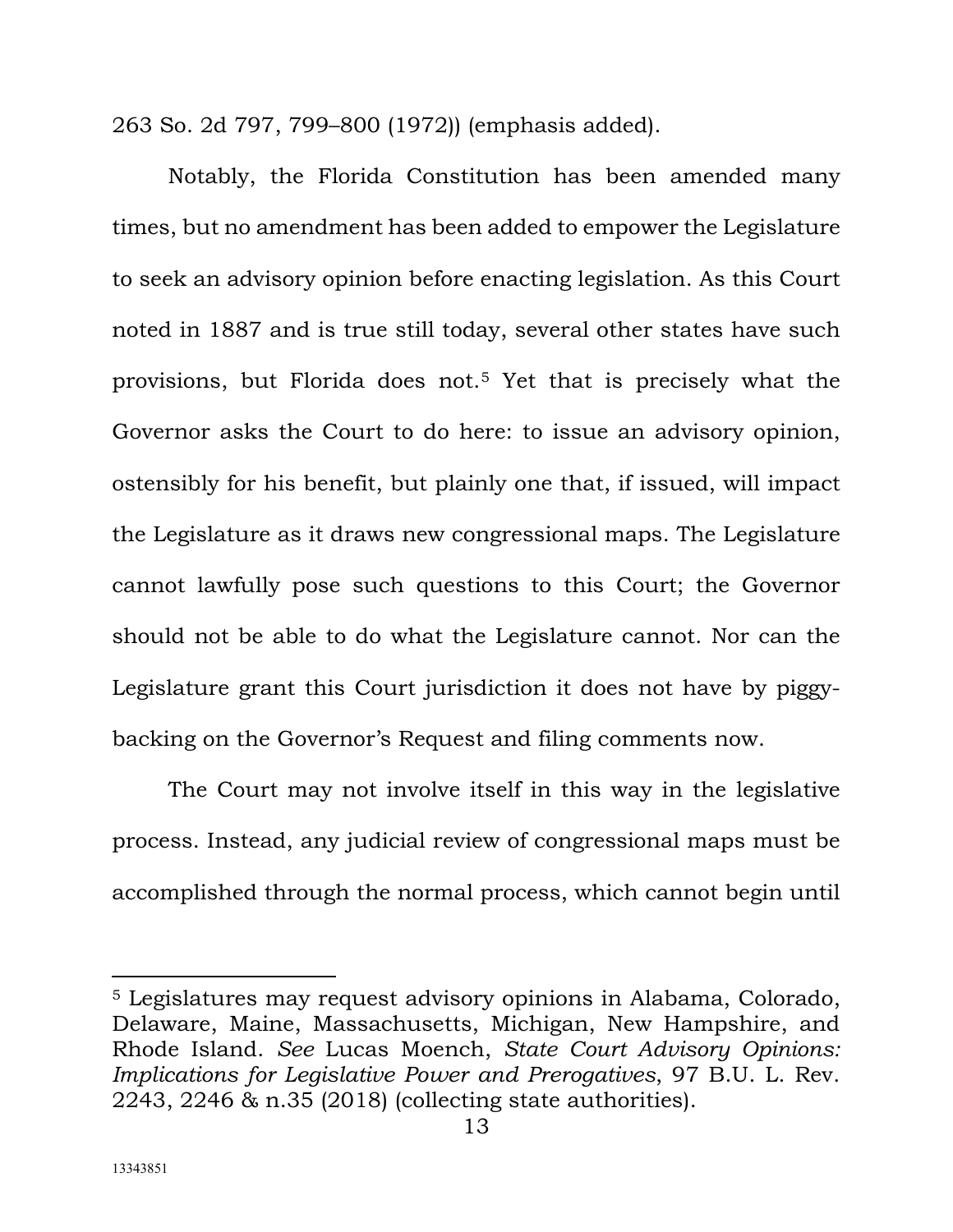the congressional maps are enacted into law. Only then can a challenge be brought in the lower courts and proceed to this Court through the appellate process and on a full evidentiary record below.

## <span id="page-18-0"></span>**B. The Fact-Intensive Nature of the Governor's Request Demonstrates Why the Court Should Not Respond**

The Court should decline to answer the Governor's Request because proper consideration would require a fact-intensive inquiry into the details of a non-existent map and the specific relationships of that map's district(s) to the constitution and laws. During the last redistricting cycle, this Court made clear that determining whether a map complies with the Florida Constitution or the federal constitution is a "fact-intensive" inquiry that can be resolved only after "an adversarial trial." *See, e.g.*, *League of Women Voters of Florida v. Detzner*, 172 So. 3d 363, 399 (2015). Here, the Governor presents the Court with no facts other than an outline of the existing congressional district 5. And, of course, because of population changes (about which the Governor says nothing), whatever map the Legislature draws will not be the same as current district 5.

Under the guise of requesting an advisory opinion and without the benefit of any factual record, the Governor asks the Court to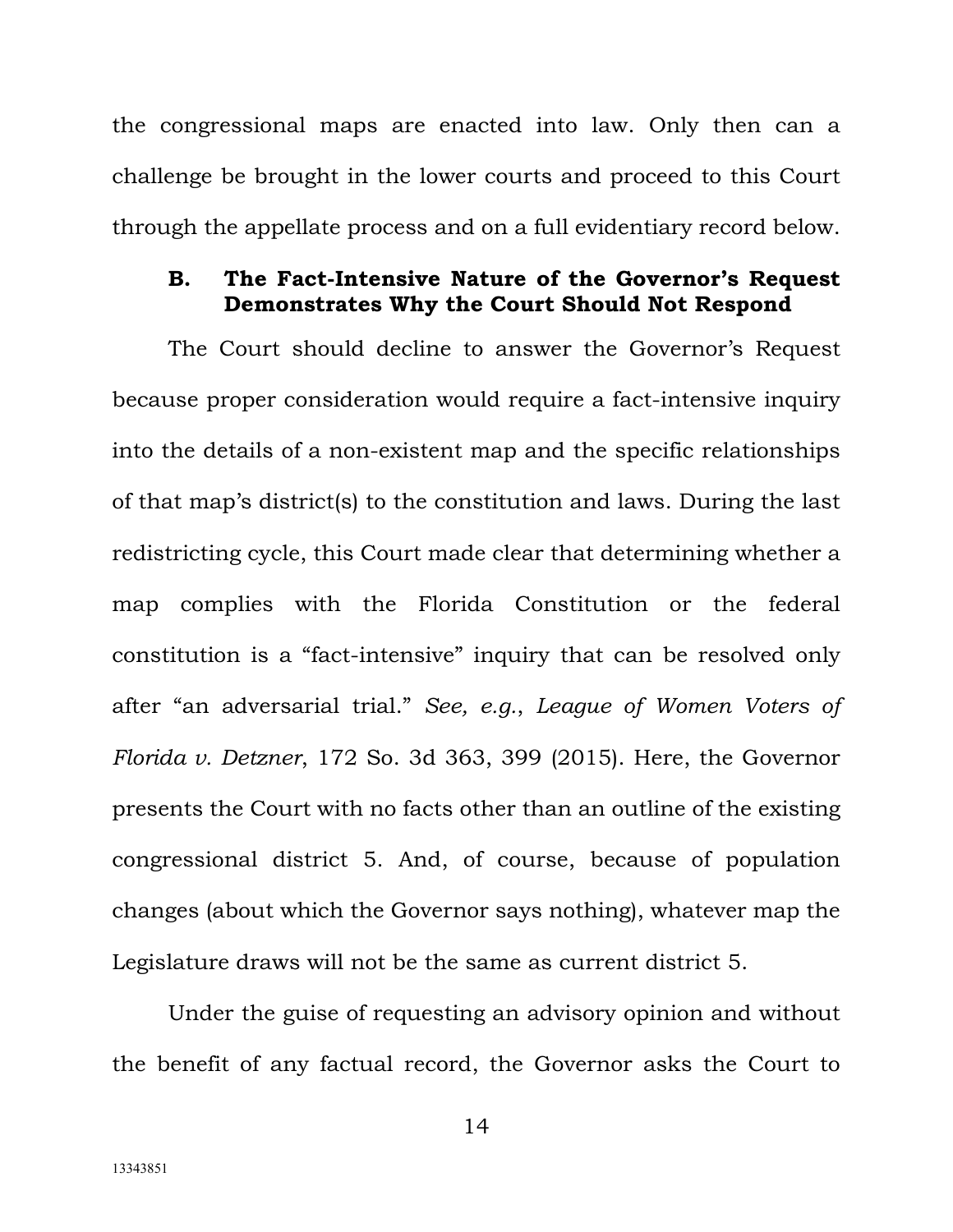opine on specific legal questions that do not relate to his "powers and duties." His questions illustrate the reason that the gubernatorial right to an advisory opinion is so limited: the Governor is asking this Court to render a substantive opinion in a vacuum. Answering the questions through an advisory opinion and without a specific map would fly in the face of this Court's precedent and require this Court to revisit its decisions from the last redistricting cycle—without the benefit of a complete (or even partial) record. Doing so would be contrary to this Court's responsibility to decide upon the constitutionality of any congressional reapportionment by the Legislature based upon the facts and the law.

#### **CONCLUSION**

<span id="page-19-0"></span>The Interested Persons respectfully submit that the Governor's February 1, 2022 advisory opinion Request is not within the purview of article IV, section 1(c) of the Florida Constitution, and that this Court should not provide an opinion in response to the Request.

Should the Court determine that it has jurisdiction to issue an advisory opinion, the Interested Persons respectfully request that they be given an opportunity to brief the merits of the Governor's questions.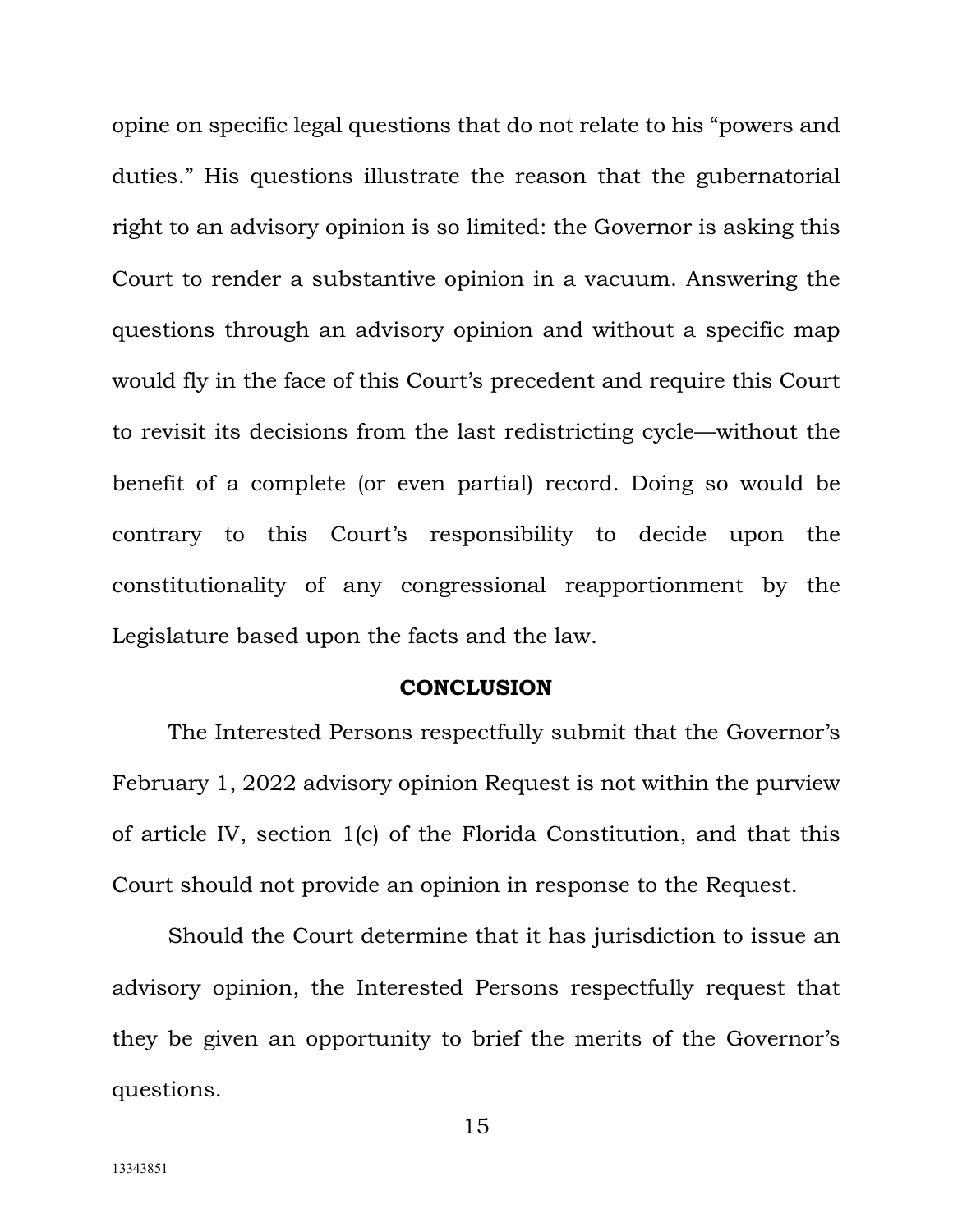Respectfully submitted,

# s/Henry M. Coxe III

Gregory L. Diskant\* Peter A. Nelson\* Catherine J. Djang\* Jacob Tuttle Newman\* PATTERSON BELKNAP WEBB & TYLER LLP 1133 Avenue of the Americas New York, NY 10036 (212) 336-2000 gldiskant@pbwt.com pnelson@pbwt.com cdjang@pbwt.com jtuttlenewman@pbwt.com

\* *pro hac vice* admission pending

Henry M. Coxe III Florida Bar No. 155193 Michael E. Lockamy Florida Bar No. 69626 BEDELL, DITTMAR, DEVAULT, PILLANS & COXE, P.A. 101 East Adams Street Jacksonville, FL 32202 (904) 353-0211 Primary: hmc@bedellfirm.com Primary: mel@bedellfirm.com Secondary: gad@bedellfirm.com Secondary: he@bedellfirm.com

*Counsel for Common Cause Florida and FairDistricts Now*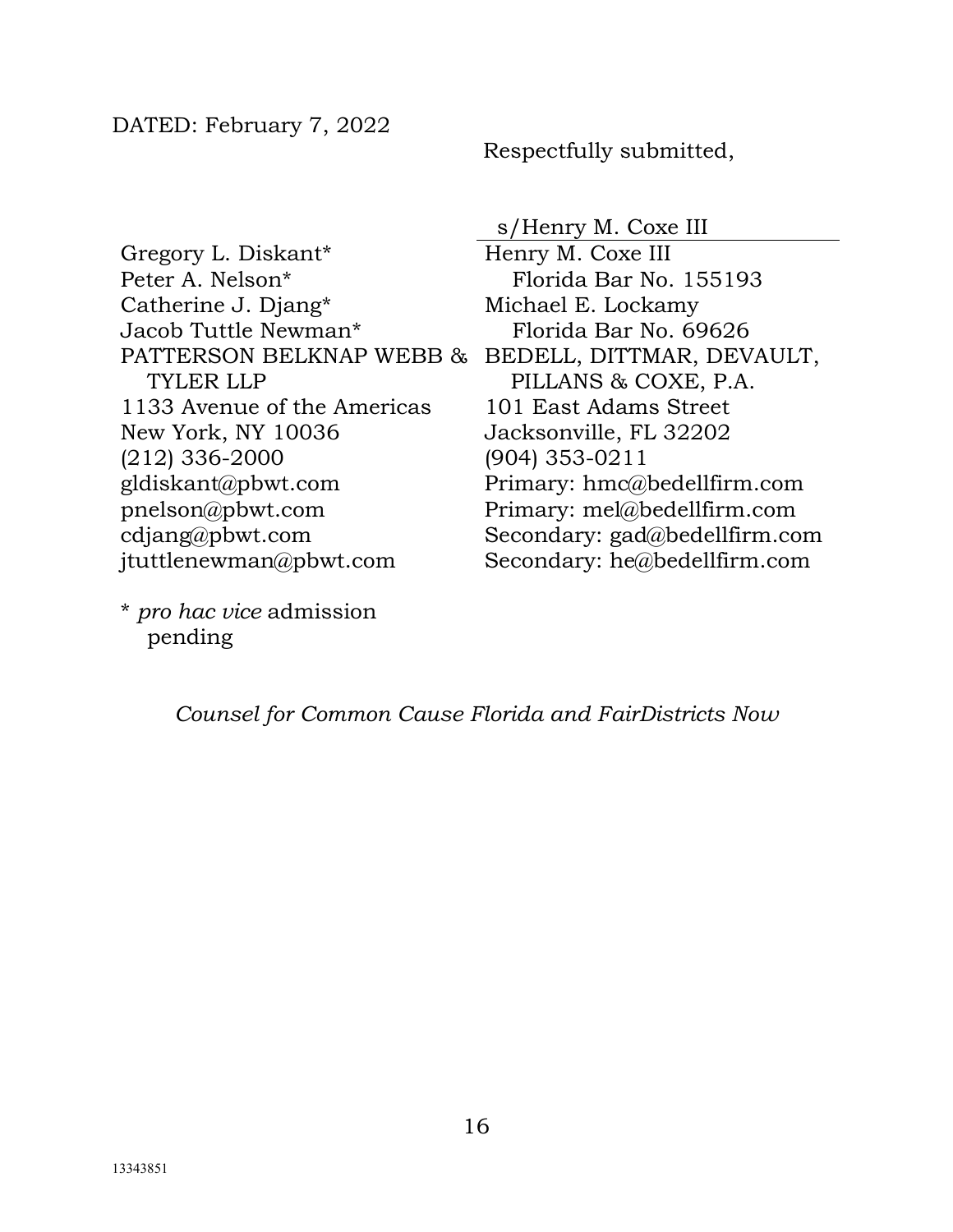# **CERTIFICATE OF SERVICE**

I hereby certify that on this 7th day of February, 2022, a true and correct copy of the foregoing has been electronically filed with the Clerk of the Court by utilizing the Florida Courts E-Filing Portal, which will send a notice of electronic filing to all counsel of record including:

Hon. Ron DeSantis, Governor GovernorRon.Desantis@eog.myflorida.com

Ryan Dean Newman, General Counsel ryan.newman@eog.myflorida.com

Joshua Elliott Pratt Primary Email: Joshua.pratt@eog.myflorida.com Secondary Email: Gov.legal@eog.myflorida.cm

Hon. Christopher Joseph Sprowls Chris.Sprowls@myfloridahouse.gov

Hon. Wilton Simpson simpson.wilton.web@flsenate.gov

Jeremiah Hawkes hawkes.jeremiah@flsenate.gov

Hon. Laurel M. Lee, Secretary laurel.lee@dos.myflorida.com

> s/Henry M. Coxe III Attorney